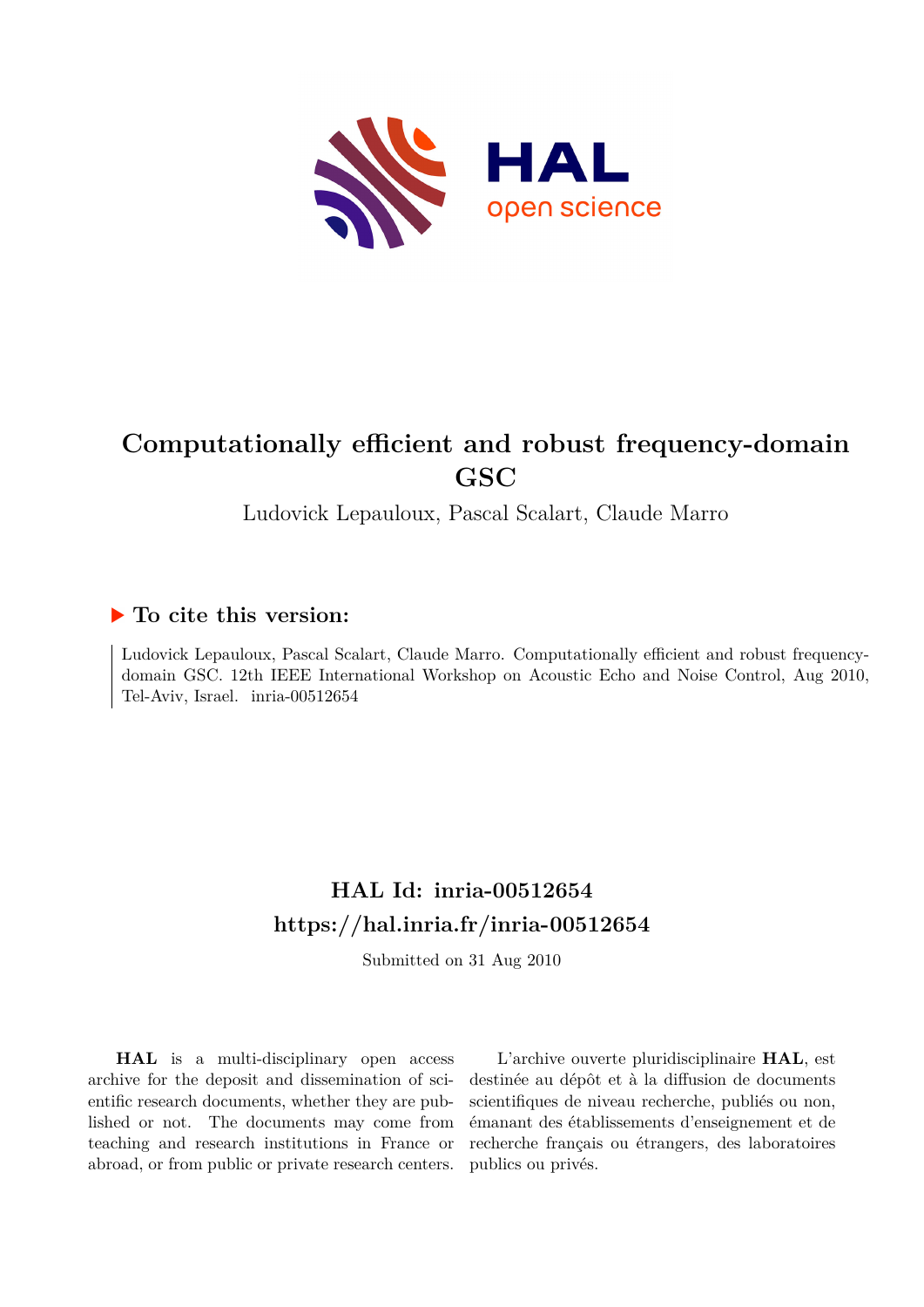# Computationally efficient and robust frequency-domain GSC

Ludovick Lepauloux Orange Labs - TECH/OPERA 22307 Lannion Cedex, FRANCE Email: ludovick.lepauloux@me.com Pascal Scalart ENSSAT - IRISA/CAIRN 22305 Lannion Cedex, FRANCE Email: pascal.scalart@enssat.fr Claude Marro Orange Labs - TECH/OPERA 22307 Lannion Cedex, FRANCE Email: claude.marro@orange-ftgroup.com

*Abstract*—In this paper, we propose a novel adaptive beamforming algorithm with low signal distortion capability and high computational efficiency. The proposed algorithm incorporates the crosstalk-resistant adaptive noise canceller (CTRANC) in place of the usual adaptive interference canceller (AIC). Doing so, a better signal leakage estimate is provided at the adaptive interference canceller input but with lower computational cost. Consequently, the noise and interference adaptation process is improved which further minimizes the signal cancellation at the output. Based on the robust generalized sidelobe canceller (RGSC), the proposed algorithm moreover guarantees robustness to steering vector errors.

### I. INTRODUCTION

A robust and computationally efficient adaptive beamforming algorithm is an essential signal processing tool for enhancing a speech signal received by a microphones array in a noisy and reverberant environment. Beamformers based on generalized sidelobe cancellers (GSC) [1] have been extensively studied in the literature. It consists of a presteering front end, a fixed beamformer, a blocking matrix and an adaptive canceller. The presteering front end is composed of variable time delays allowing the main lobe of the beamformer to be steered to the desired direction. The fixed beamformer (FBF) is used to enhance the target-signal from the look direction. The blocking matrix (BM), composed with adaptive blocking filters (ABF), rejects the target-signal, so that the blocking matrix output contains interference and noise. The adaptive canceller, composed with adaptive canceling filters (ACF), is able to adjust its weights so that the interferences and noise can be subtracted from the fixed beamformer output. However, the classical adaptive beamformer based on the GSC, like the simple Griffiths-Jim beamformer (GJBF) [1] suffers from target-signal cancellation due to steering-vector errors. These steering-vector errors are due to errors in microphone positions, microphone gains and real world recordings (reverberation, noise and moving target). Indeed, the beamformer is constrained to produce a dominant response toward the desired speech source location, while minimizing the response in all other directions. However, in reverberant environments a single direction of arrival cannot be determined since the desired signal and its reflexion impinge on the array from several directions. Thus, complete rejection of the target-signal is almost impossible in the BM and a considerable portion of the desired speech will leak to the interference canceller which results in target-signal cancellation.

To reduce target-signal cancellation, a variety of techniques have been proposed. Jan and Flanagan [2] suggested a matched filter beamforming (MFBF) instead of the conventional delay and sum beamformer (DSBF). This method has been further analyzed and improved by Gannot [3] and later by Reuven [4], [5]. Derivative constraints [6], [7], [8] and leakage constraints [9] to broaden the width of each adapted beam or target tracking [10] and calibration

[11] are other approaches for robust beamforming. Nevertheless, these latter require a large number of linear constraints or computations cost increase, which is in contradiction with our goal to define a robust computationally efficient frequency-domain GSC.

Recently, we have proposed an algorithmic and memory complexity reduction of the crosstalk-resistant adaptive noise canceller (CTRANC) [12]. In this paper, we propose to take benefit of the ability of this structure to deal with crosstalk problem which in our case is the same as the signal leakage problem in the GSC. The closest existing work in the litterature motivated by the same observations is given by Choi et al. in [13] and described in Fig. 1. Here, we propose to use the CTRANC approach in place of the adaptive interference canceller (AIC) used in the RGSC defined by Hoshuyama et al. in [14] and shown in Fig. 2. This one uses an adaptive blocking matrix (ABM) with coefficients-constrained adaptive filters, which prevents the target-signal from leaking into the AIC. In addition to this, the AIC uses norm-constrained adaptive filters that can further improve the robustness against target-signal cancellation. Optimal implementation in the frequency-domain has been proposed by Herbordt and Kellerman in [15].

In Section II-C, we describe the derivation of the CTRANC algorithm in the frequency-domain and obtained thanks to our recent work [12]. The proposed robust GSC is also given. Section III describes the experimental results and we conclude and outline our future work in Section IV.



Fig. 1. Robust time-domain GSC having its ABF and ACF connected in feedback.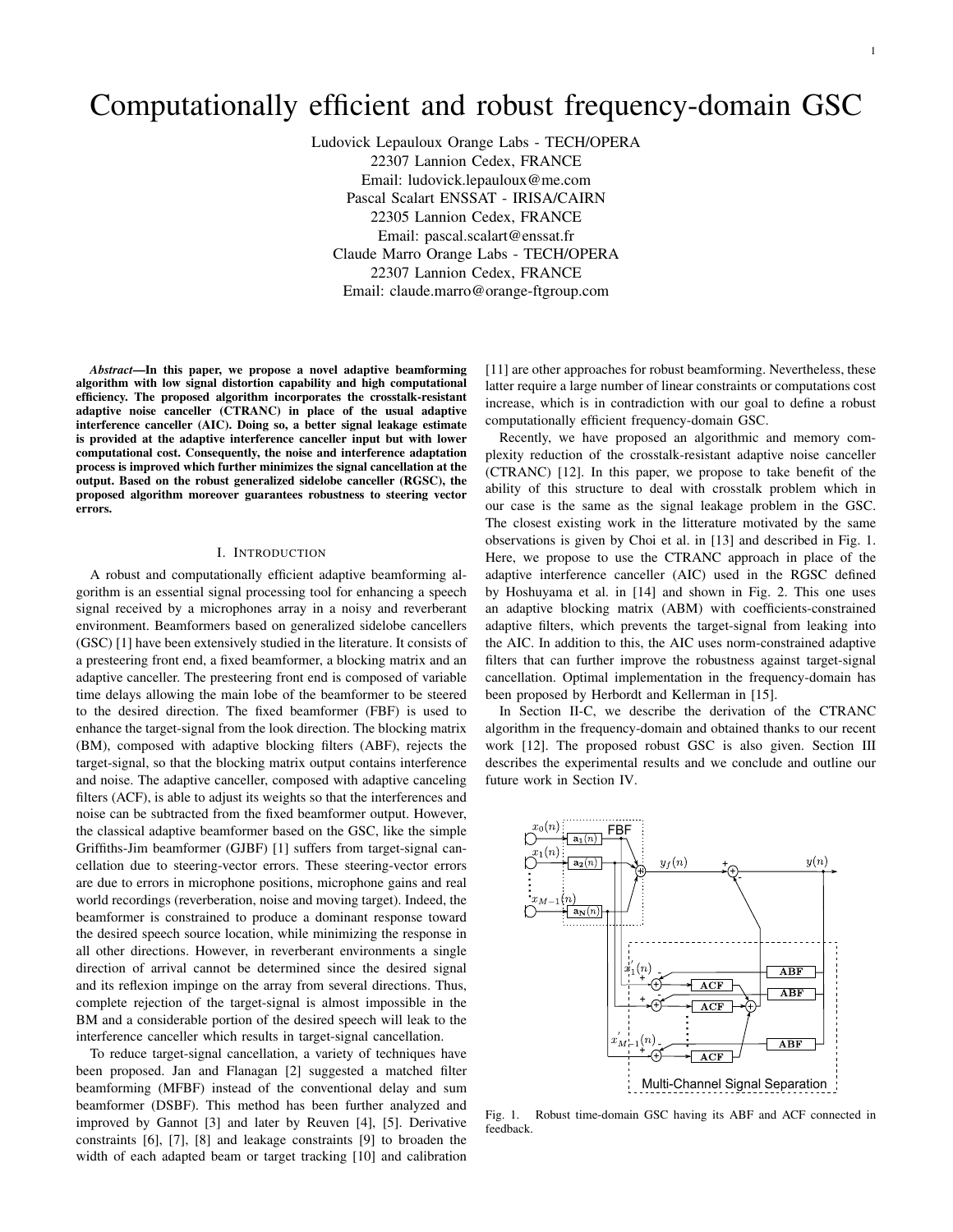

Fig. 2. Robust time-domain GSC.

#### II. FREQUENCY-DOMAIN CTRANC AND ROBUST GSC

In the following, uppercase symbols denote variables in the frequency domain, lowercase symbols stand for time-domain variables, and the boldface font indicates a vector or matrix quantity. Superscripts  $T$  and  $H$  represent transpose and complex conjugate transpose, respectively. The number of microphones is denoted by  $M$ , the discrete Fourier transform (DFT) length is 2N. F is the  $2N \times 2N$ DFT matrix. The discrete time variable is denoted by  $n$ . We further use the time index  $k$  that reflects the discrete time in numbers of blocks.

# *A. Frequency-domain CTRANC (FCTRANC)*

The CTRANC structure is given in Fig.4. In [12], we have proved that recursive gradient formula in CTRANC algorithm, described in [16] and [17], could be rewritten as convolution operation without a loss in performance. Thanks to this optimization, we have drastically reduced the memory cost and algorithmic complexity and made direct frequency-domain implementation possible. Algorithmic description is done as for the FLMS gradient block described in [18] and is given here after. However, the main difference holds in the block size. Indeed, our algorithm computes the convolution and the correlation of 3 vectors. Consequently, in order to avoid time aliasing, we must use a block size of  $N = 2L$  samples rather than  $N = L$  as done classicaly. Secondly, note that in the described algorithm the gradient quantities are limited to  $N$  correct samples, which corresponds to a truncated version of the theoritical ones. This is related to the observations made in [12] where we have shown the necessity to constraint the length of the recursion of the gradient formula with speech signals, due to potential instabilities. In addition, it is possible to prove analyticaly that the more significant values are contained in this first  $N$  samples.

# *B. Step-size control*

In order to be compliant with the non-stationarities of the speech signal, we propose to replace the constant step-size  $2\mu$  in the described algorithm by two adaptive step-sizes. These are obtained thanks to the two-step noise reduction technique [19]. Indeed, we define the two following adaptive step-sizes:

$$
\begin{array}{lcl} \mu_{\mathbf{W^1}}(k) & = & \displaystyle \frac{1}{1+SNR_{prio}(k)} \\ \mu_{\mathbf{W^2}}(k) & = & \displaystyle \frac{SNR_{prio}(k)}{1+SNR_{prio}(k)} \end{array}
$$

 FCTRANC ALGORITHM BASED ON OVERLAP-SAVE SECTIONING INITIALIZATION  $\mathbf{W}^{1}(0) = [0, \ldots, 0]^T$ Grad $\mathbf{E}_1$ old $(0) = [0, \ldots, 0]^T$  $\mathbf{e_1}(0) = \left[\mathbf{0_N}\right]^T$  $\mathbf{W}^{2}(0) = [0, \ldots, 0]^T$ GradE<sub>2</sub>old(0) =  $[0,\ldots,0]^T$  ${\bf G}(0) = [0, \ldots, 0]^T$  $Pr_m(0) = Pf_m(0) = \delta_m$  $m = 0, \ldots, 2N - 1$ MATRIX DEFINITIONS:  $\mathbf{g} = \left[ \begin{array}{cc} \mathbf{I_N} & \mathbf{0_N} \ \mathbf{0_N} & \mathbf{0_N} \end{array} \right]$  $\mathbf{k} = [\mathbf{0_N I_N}]$ ; sectioning constraints  $\mathbf{F} = 2N \times 2N$  DFT matrix FOR EACH NEW BLOCK OF N INPUT SAMPLES: Signal from the ABM output:  $Ob(k)$  $\mathbf{X}_{\mathbf{r}}(k) = diag\{\mathbf{F}\left[e_1(kN-N), \ldots, e_1(kN-1), e_1(kN), \ldots, e_1(kN+N-1)\right]^T\}$ Convolution  $\mathbf{Y_2}(k) = \mathbf{X_r}(k)\mathbf{W^2}(k)$  $OLS$  ${\bf y_2}(k) = {\bf k} {\bf F}^{-1} {\bf Y_2}(k)$ Error calculus  $ob(k) = kF^{-1}Ob(k)$  $\mathbf{e_2}(k) = \mathbf{ob}(k) - \mathbf{y_2}(k)$  $\mathbf{E_2}(k) = \mathbf{Fk}^T \mathbf{e_2}(k)$ Step size  $Pr_m(k) = \lambda Pr_m(k-1) + (1-\lambda) |X_{r_m}(k)|^2$   $m = 0, \ldots, 2N-1$  $\mu_{\mathbf{r}}(k) = diag\{Pr_0^{-1}(k), \ldots, Pr_{2N-1}^{-1}(k)\}\$ Stochastic gradient  $\mathbf{G}(k) = \mathbf{W}^1(k)\mathbf{W}^2(k)$  $\mathbf{W^2}(k+1) = \mathbf{W^2}(k) + 2\mu \ \mathbf{Fg} \mathbf{F^{-1}} \mu_{\mathbf{r}}(k) \mathbf{E_2}(k) \left[ \mathbf{X_r}^H(k) - \left( \mathbf{G}(k) \mathbf{GradE_2old}(k) \right)^H \right]$  $\mathbf{GradE_2old}(k) = \mathbf{FgF^{-1}}\mu_r(k)\mathbf{E_2}(k)\left[\mathbf{X_r}^H(k) - \left(\mathbf{G}(k)\mathbf{GradE_2old}(k)\right)^H\right]$ Signal from the Fixed Beamformer output:  $y_f(n)$  $\mathbf{X_f}(k) = diag\{\mathbf{F}\left[e_2(kN-N), \ldots, e_2(kN-1), e_2(kN), \ldots, e_2(kN+N-1)\right]^T\}$  $Convolution$  $\mathbf{Y}_1(k) = \mathbf{X}_{\mathbf{f}}(k)\mathbf{W}^1(k)$  $OLS$  ${\bf y_1}(k) = {\bf k} {\bf F}^{-1} {\bf Y_1}(k)$ Error calculus  ${\bf e_1}(k) = {\bf y_f}(k) - {\bf y_1}(k)$  $\mathbf{E}_1(k) = \mathbf{F} \mathbf{k}^T \mathbf{e}_1(k)$ Step size  $Pf_m(k) = \lambda Pf_m(k-1) + (1-\lambda) |X_{f_m}(k)|^2$   $m = 0, \ldots, 2N-1$  $\mu_{\mathbf{f}}(k) = diag\{Pf_0^{-1}(k), \ldots, Pf_{2N-1}^{-1}(k)\}\$  $Stochastic\ gradient$  $\mathbf{W}^1(k+1) = \mathbf{W}^1(k) + 2\mu \mathbf{Fg} \mathbf{F}^{-1} \mu_{\mathbf{f}}(k) \mathbf{E}_1(k) \left[ \mathbf{X_f}^H(k) - \left( \mathbf{G}(k) \mathbf{Grad} \mathbf{E}_1 \mathbf{old}(k) \right)^H \right]$  $\mathbf{GradE_1old}(k) = \mathbf{Fg} \mathbf{F}^{-1} \mu_f(k) \mathbf{E_1}(k) \left[ \mathbf{X_f}^H(k) - (\mathbf{G}(k) \mathbf{GradE_1old}(k))^H \right]$ 

where  $SNR_{prio}$  stands for the *a priori* signal-to-noise ratio (SNR) measured on  $y_f(n)$ . According to these expressions, each step-size evolves in the interval [0,1] and are complementary. Consequently, these adaptive step-sizes ensure that each filter is adapted at the right instant. As an example, Fig.3 shows the behavior of the adaptive stepsizes for an input SNR of 15 dB. We can observe that these ones are effectively complementary in each frequency bin, which enables to drive accurately the adaptation. Note that each method is evaluated with these step-sizes.

#### *C. Proposed robust GSC*

The complete algorithm for the proposed robust GSC is obtained by connecting directly the CTRANC algorithm to the fixed beamformer and ABM outputs defined in [15] and shown in Fig. 2. These one are kept unchanged. The proposed robust GSC is shown in Fig. 4.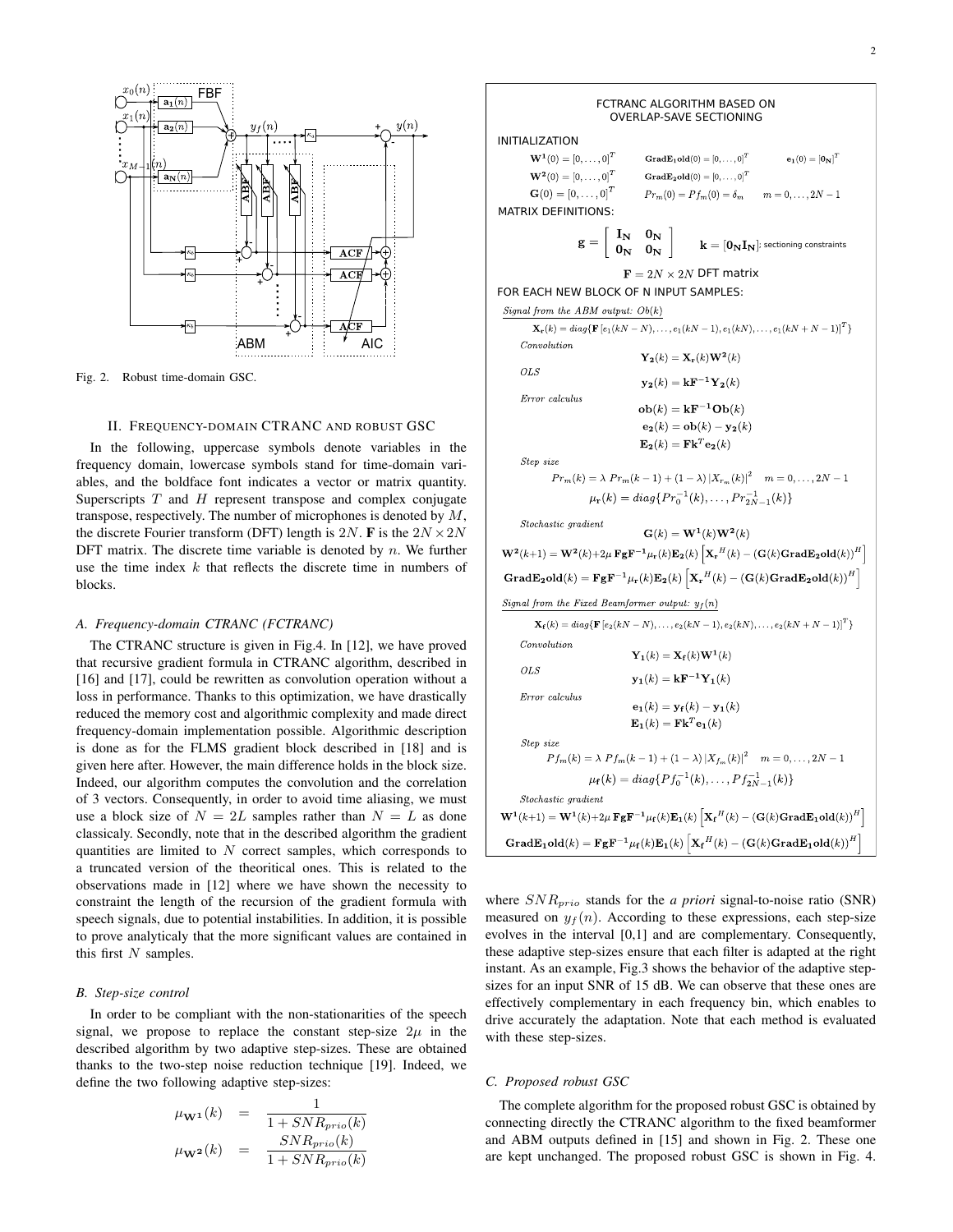

Fig. 3. Behavior of the proposed adaptive step-sizes for the frequency bin  $k = 1kHz$ .

As it can be observed, the recursive structure which stands for the AIC is only made with two adaptive filters. Simulation results will prove that in spite of this complexity reduction, the signal distortion is reduced in comparison with the one proposed by Hoshuyama et al. This can be explained by the filter  $W^2$  that further suppresses the target-signal leakage as it is done firstly by the ABM.



Fig. 4. Block diagram of the proposed robust GSC.

### III. EXPERIMENTAL RESULTS

Four different implementations of the frequency-domain adaptive GSC are compared. The robust GSC given by Herbordt in [15] and based on the one proposed by Hoshuyama. The recursive implementation proposed by Choi et al. [13] and shown in Fig. 1. The one proposed and a modified version of the structure given by Choi where we use the proposed algorithm in place of the information maximization learning rules. They have been evaluated in a real videoconferencing context. In this environment, the perturbation generated by the acoustical environment is composed of the reverberation and a localized noise source. This section describes the experimental procedure and presents the results.

### *A. Experimentation procedure*

*1) Array implementation:* In order to avoid spectral distortions of the output signal and to be less sensitive to steering errors, we use a directivity-controlled array. It is made of eleven cardioid microphones clustered in four subarrays. This enable us to ensure constant directivity over the frequency band [300 8000] Hz. The front end geometry and characteristics are fully defined in [20]. An exact localization of the desired source is assumed. The window length includes 512 samples (32 ms at a sampling rate of 16 kHz) with an overlap of 256 samples for the feedforward implementation. In case



Fig. 5. Configuration of source/receiver location in the room.

of the feedback versions, we use respectively 256 and 128 samples. The analysis and synthesis windows have the perfect reconstruction property. Time aliasing is avoided by zero padding the block of samples before the fast Fourier transform as it is done in the frequency LMS algorithm (FLMS) with OLS technique [21]. The spectral densities (PSD) are estimated by means of an exponentially weighted averaging procedure. The time constant is equal to 64 ms which has been found to be a compromise between a low variance of the estimator and a fast updating. Consequently, the averaging factor in the FCTRANC is chosen such that  $\lambda = 0.77$ .

*2) Experimental setup:* The performance of the studied methods was measured in the real videoconferencing context described in [20]. For this purpose, impulse responses were measured in the room. The dimensions of this room are  $5.25 \times 3.9 \times 3$  m and its reverberation time varies from 650 ms at 125 kHz to 250 ms at 4 kHz. The microphone signals are obtained by filtering the anechoic signals by the measured impulse responses between two loudspeakers and the eleven sensors of the array. The arrangement of the two sound sources with respect to the array are shown in Fig. 5. The input SNRs  $(SNR_{in})$  are computed using the ITU-T recommendation P.56 speech voltmeter (SV56). Office noise was used as a noise source, and four english sentences (two male voices and two female voices) as source signals with a sample rate of 16 kHz.

*3) Objective measurements:* To evaluate the studied systems, we propose to measure the noise reduction factor, the SNR gain and the distortion of the desired signal. The noise reduction factor  $(NR)$ is measured during speech absence whereas the SNR gain (G) is measured during speech presence. For these two criteria a three-step procedure as described in [5] is used. First, each adaptive filter is computed from the microphone signals and stored in each frame. Then, they are applied to the noise alone and finally to the source signal alone. The stored adaptive filters are also applied to the signal obtained by filtering the anechoic signal by the direct path of the measured impulse responses. The distortion is given by the cepstral distance (CD) between the reference signal and the corresponding output signal, as done in [20]. The reference signal is defined as the filtering of the anechoic signal by the direct path associated to the central microphone. The cepstral distance is measured over consecutive time segments of 16 ms.

# *B. Results*

For the results given hereafter, note that an ideal vocal activity detector is used for the estimation of the noise PSD. Table I summarizes the NR, G and CD values. As expected, our proposed robust GSC offers less noise reduction in comparison with the other methods. This can be explained by the fact that only one filter is used for producing a noise estimate, which is less effective especially in case of low SNRs. However, the cepstral distance achieved by the proposed robust GSC